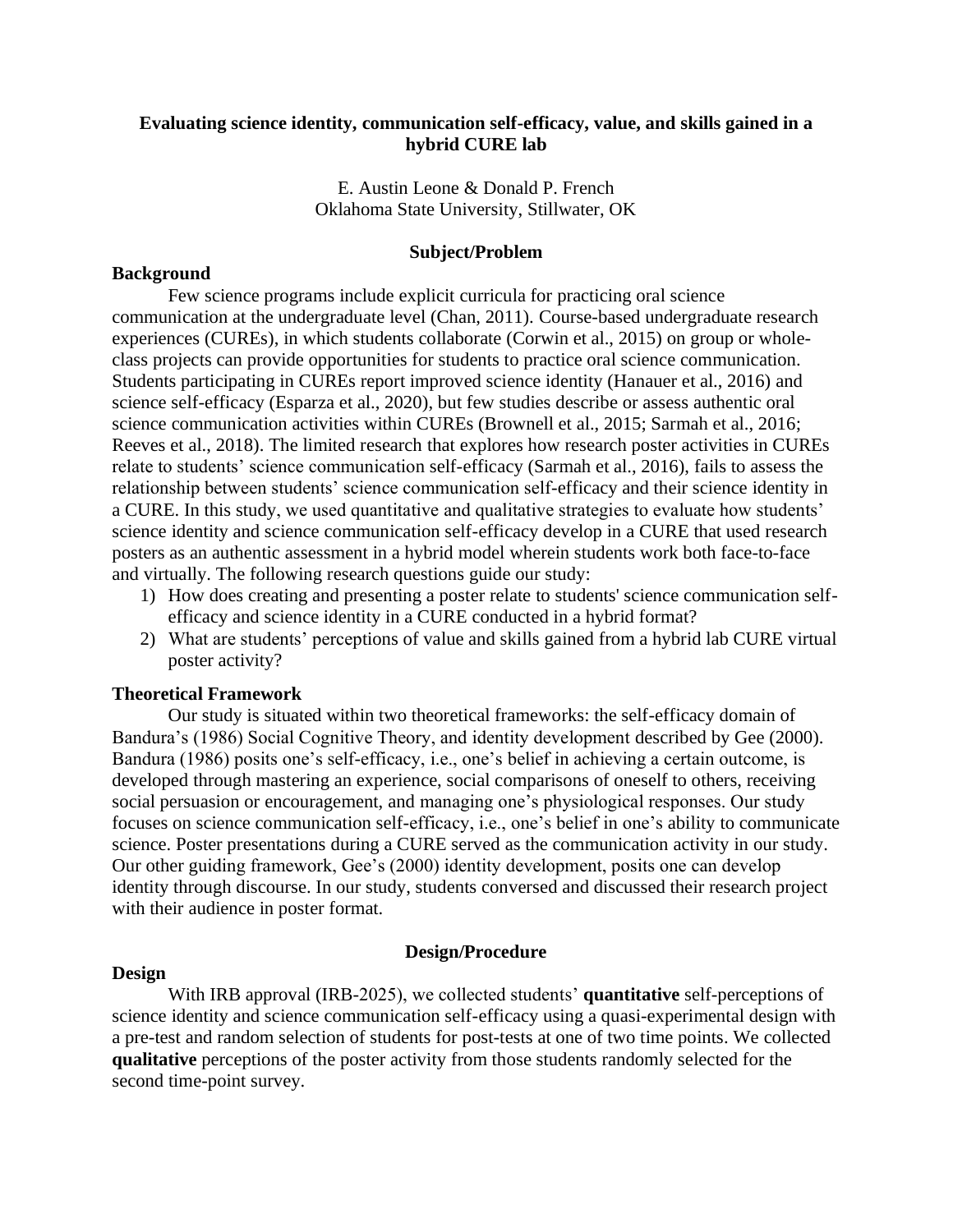# **Course Description and Context**

We collected data for two semesters from a process-focused plant biology CURE in which students conducted a long-term study of plant phenotypes and response to abiotic stress, connected to ongoing faculty research at a large, public, research-intensive university located in the South-Central United States. Poster presentations were the major lab assessment. In the hybrid model, required during the pandemic, half of each student team (of 4) met face-to-face every other week for 15 weeks. In the first 8 weeks, students identified plant morphology, identified variables to test, designed their experiment, and began data collection. In the remaining 7 weeks, students developed posters while completing data collection and analysis. Student teams presented posters in a virtual symposium during the last week of the semester. **Data Collection**

We recruited students (n=355 across two semesters) to complete pre-test (at the start of the course) and post-test questionnaires with quantitative and open-ended response items administered via Qualtrics. We effectively created two treatment groups (Figure 1) by randomly administering post-test 1 to half the subjects before they started any poster-related activity (*Research Only = RO*), and post-test 2 to the remaining subjects after they presented their poster at the virtual session (*Research + Poster* =  $R+P$ ). We received: n=279 pre-tests, n=103 post-test 1, and n=98 post-test 2. After we removed incomplete responses and incorrect responses to a quality control item, the final sample sizes were n=75 students in *RO* and n=74 in *R+P*. We calculated instrument reliability using n=226 pre-tests.

# *Quantitative data sources*

**Science identity.** We used 3-items from the Persistence In The Sciences questionnaire (Hanauer et al., 2016), which has a published reliability of  $\alpha = 0.87$ . Each item offered five Likert-scale response options. Scores range from 3, if students answered all items negatively (limited science identity), to 15, if students answered all items positively (high science identity).

**Science communication self-efficacy.** We used the two relevant subscales from Anderson et al.'s (2016) instrument. The scientific oral presentation subscale (4 items,  $\alpha = 0.89$ ) and scientific conversation subscale (8 items,  $\alpha = 0.89$ ) each had five response options per item. Scores range from 12, if students answered all items negatively (low self-efficacy), to 60, if students answered all items positively (high self-efficacy).

# *Qualitative data sources*

Three open-ended response items on post-test 2 served as our qualitative data sources: "What skills, if any, did you gain from the entire poster process (making AND presenting)? "In what ways do you think the poster presentation benefited you?" and "What reasons would you have for choosing a poster over other major assignments, or vice versa?" We received a total n=74 qualitative responses to each question.

#### **Analyses and Findings**

### **Analyses**

# *Quantitative*

We performed all quantitative analyses using SPSS 26. We calculated Cronbach's alpha reliability of the science communication self-efficacy and science identity instruments in our population. Depending on data normality, we performed parametric or non-parametric repeatedmeasures analysis of variance (ANOVA) within treatments on raw paired-difference scores (post-pre) to assess how students' science identity and science communication self-efficacy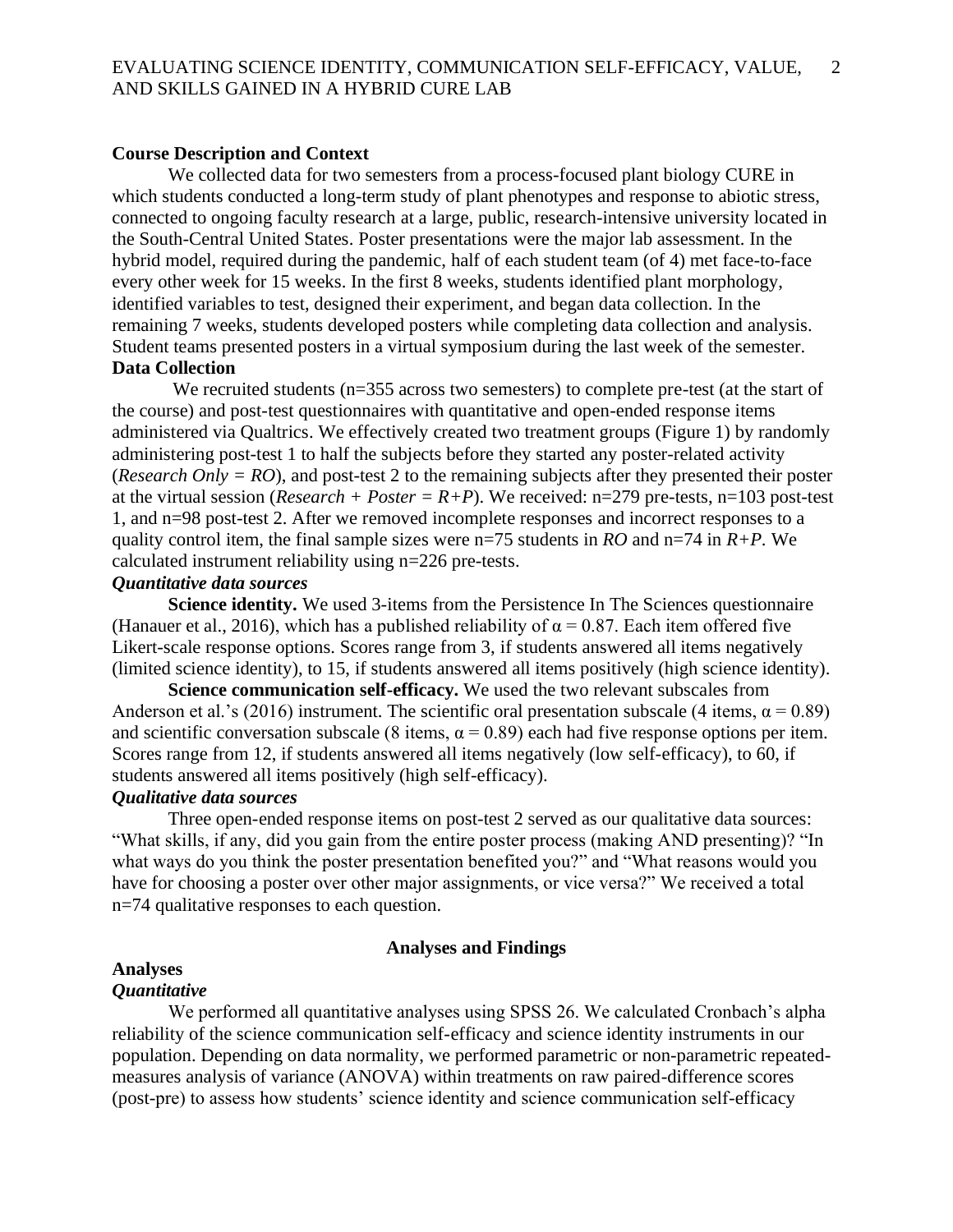changed within treatments. We then calculated normalized change scores between post-tests and pre-tests and compared normalized change scores between treatments using Mann-Whitney U tests. Finally, we performed Pearson correlations to assess relationships between normalized change in science identity and science communication self-efficacy within treatments. *Qualitative*

We used NVivo for analysis. We approached our data inductively and utilized in-vivo coding for our first-cycle coding scheme to create codes for each open-ended question. Authors discussed the generated in-vivo codes, and a co-author analyzed a 10% sample of open-ended responses using the generated in-vivo codes to calculate inter-rater reliability using overall percent agreement and Cohen's kappa (k). Authors discussed codes until they reached agreement. One author analyzed the remaining data and transitioned the data to second-cycle pattern coding using a code map. We identified emergent themes within each data source using the generated pattern codes (Saldana, 2013).

#### **Findings**

# *Quantitative*

In our study, reliability for the science communication self-efficacy and science identity instruments were  $\alpha = 0.84$  and  $\alpha = 0.81$ , respectively. Repeated measures ANOVA revealed significant increases in students' science identity in *RO* ( $\chi^2$ <sub>F</sub>(1) = 9.62, *p* < 0.05) and *RP* ( $\chi^2$ <sub>F</sub>(1) = 20.90, *p* < 0.001) treatments (Figure 2). Science communication self-efficacy increased significantly in each treatment:  $(RO, F_{(1,74)} = 20.82, p \lt 0.001, \eta^2 \text{p} = 0.22; RP, F_{(1,73)} = 11.97, p \lt 0.001$ 0.05,  $\eta^2$ <sub>p</sub> = 0.14) (Figure 3). Normalized change scores did not differ significantly between treatments regarding students' science identity ( $U = 3193$ ,  $z = 1.59$ ,  $p = 0.110$ ) or science communication self-efficacy ( $U = 2630$ ,  $z = -0.551$ ,  $p = 0.582$ ). We found no significant relationships between normalized change scores within *RO* ( $r = 0.18$ ,  $p = 0.124$ ) and *RP* ( $r =$ 0.21,  $p = 0.063$ ) treatments.



Figure 2. Mean science identity raw pretest and posttest scores between treatments with standard error bars. Significant differences indicated by an asterisk.



Figure 3. Mean science communication self-efficacy raw pretest and posttest scores between treatments with standard error bars. Significant differences indicated by an asterisk.

### *Qualitative*

Percent agreement between two coding authors ranged from 90% to 100% while Cohen's kappa ranged from  $k = 0.865$  to  $k = 1.00$  when each coder discussed the same 10% of the total data. Three major themes emerged among students' responses for perceived skill gains from making and presenting their poster. *Personal Development:* Students described developing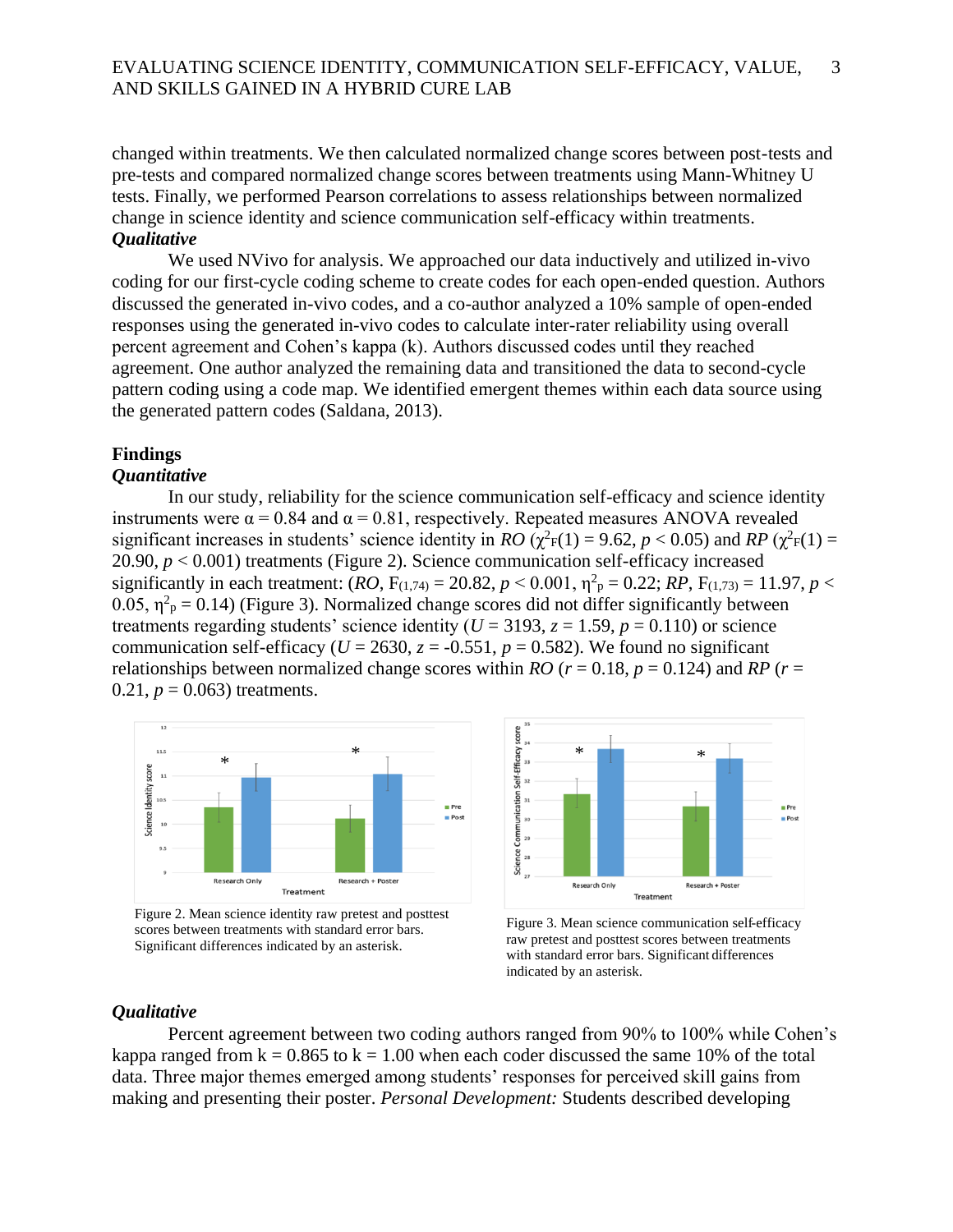#### EVALUATING SCIENCE IDENTITY, COMMUNICATION SELF-EFFICACY, VALUE, AND SKILLS GAINED IN A HYBRID CURE LAB 4

interpersonal skills interacting with peers in their research teams. Regardless of their liking group work, students perceived their peer interactions as impactful. As one student described, "Group work is not my specialty because I like to take over the project so I would say that my team working ability improved over making the poster." *Quantitative Process Skills:* Students indicated gaining skills working with excel and interpreting data. One student commented, "From making the poster I learned about the p-values and how to do those calculations in excel, which I think will be useful in the future." Other students told us about their skill organizing data, "I think the biggest thing I learned was how to use excel to organize the data I collect." *Conversing & Presenting about science:* Students indicated skill gains in verbal communication and presentation skills through comments such as: "As for presenting, it helped me with paraphrasing and giving a general overview of data rather than regurgitating what we had on the poster."

Three major themes emerged among responses to questions about perceived benefits of the poster presentation and reasons they would choose a poster over other major assignments. *Posters are more focused and straightforward:* Students enjoyed working on the poster because, as one student said, "I like that I get to choose one topic and really go in depth and then relate it to what I'm learning in class" or because "The poster was simple and had a layout of expectations which aren't necessarily present for all other assignments." *Improved communication, presentation, and conversations about science*: Some students noted they: "think the poster presentation helped me hone my scientific communication skills." *Posters are authentic & engaging*: Students thought the poster was, "a lot more hands on, requires you to actively participate." Students also hinted at how the poster process might benefit them in the future, "I find making the poster more related to what I'll be doing in the future than writing a paper" and "…a good way to prepare students for future poster presentations and science symposiums."

#### **Contribution**

Although our *RO* treatment excluded students still completing their data collection, data analysis, or poster-related activities, students' science identity and science communication selfefficacy increased. Improved science identity in this treatment might result from students participating in activities similar to practicing scientists, as in prior research (Mraz-Craig et al., 2018; Cooper et al., 2020). Students' science communication self-efficacy in our *RO* treatment also increased, which might stem from their practicing science communication within their teams as they discussed literature. Students' science communication self-efficacy gains might also stem from their observing team members succeeding in communicating during team interactions throughout the semester – the experience comparison aspect of self-efficacy development in Social Cognitive Theory (Bandura, 1986).

The hybrid lab CURE model provided student teams with poster presentation opportunities through Zoom to their TA, lab coordinator, and lecture faculty member. Students in the  $R+P$  treatment reported significant gains in their science identity and science communication self-efficacy. Students' science identity could develop from participating in similar practices to established scientists (Mraz-Craig et al., 2018; Cooper et al., 2020), or from the discourse they experienced when answering questions from their science expert audience – an aspect of identity development posited by Gee (2000). Social Cognitive Theory suggests experiencing a positive, successful outcome greatly boosts one's self-efficacy, which might explain the significant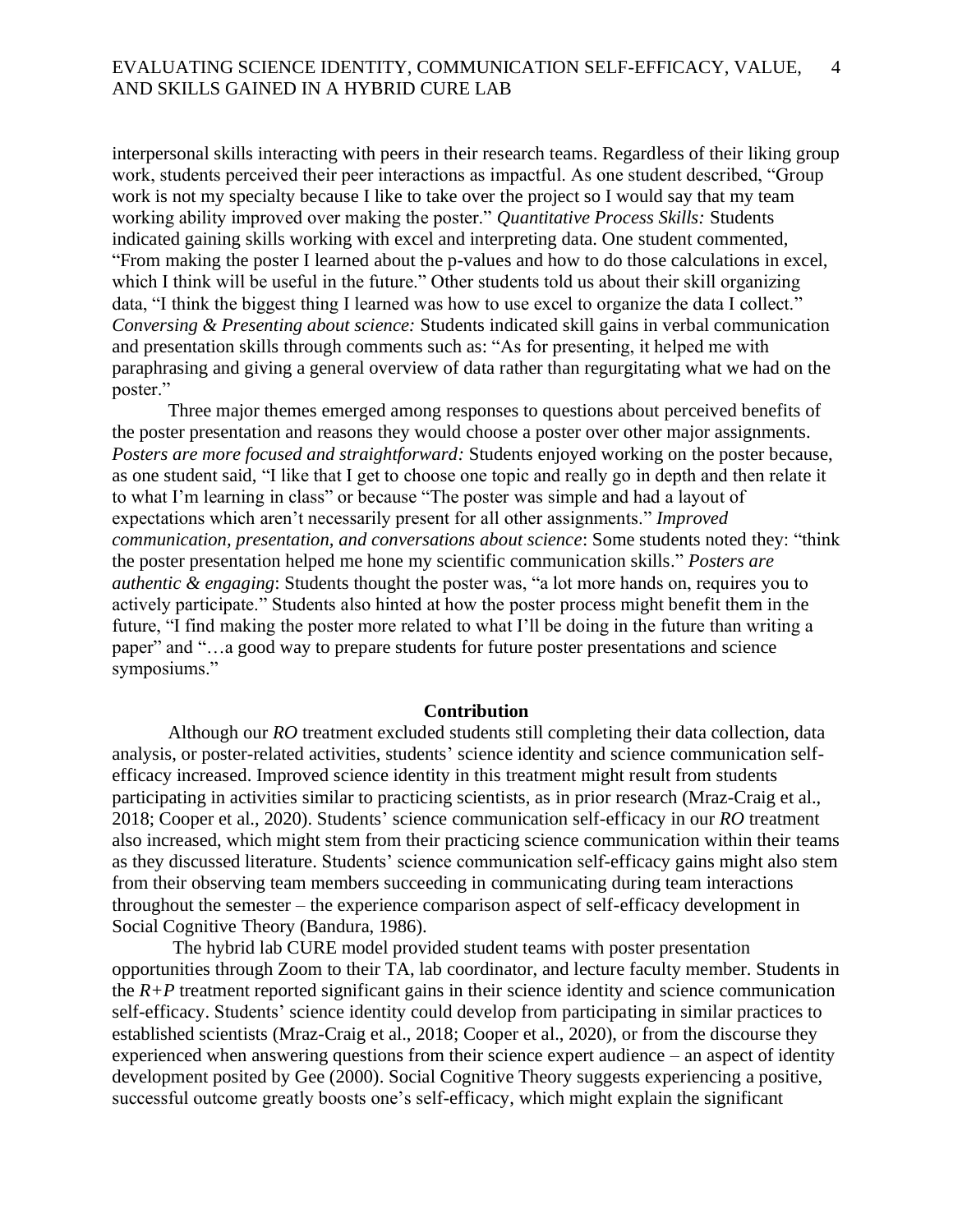improvement we identified in the  $R+P$  treatment. Because we found no significant differences between treatments, it appears the virtual poster experience in the hybrid CURE did not add to either self-efficacy.

We did not find a significant relationship between science identity and science communication self-efficacy, suggesting students under our conditions develop their science identity without developing belief in themselves to orally communicate science, or vice-versa. However, students in our hybrid CURE reported skill gains and value from the poster creation and presentation processes, namely, personal development interacting with their research team, conversing about and presenting science, and the more focused, single-topic nature of research posters. Our conclusions align with and extend those of Goldey et al. (2012) that students value focusing on one topic and understanding it at depth more than approaching a breadth of knowledge.

Given how few undergraduate science programs explicitly include oral communication in curricula (Chan, 2011), instructors might consider providing students opportunities to communicate their work orally to a broader audience. However, if limited to a hybrid model and virtual presentation to a very limited audience, we recommend instructors focus on opportunities to engage in science practices and formative rather than summative oral science communication.

# **General Interest**

Our research provides evidence of student affective development and perceptions of value from an oral science communication activity, including implications for instructors limited to a hybrid model of instruction. Our results will be valuable to educators who are interested in improving their students' science identity and science communication self-efficacy, as affective factors strongly relate to students' persistence in science (Hanauer et al., 2016). Practitioners with a deeper understanding of how students develop science identities and science communication self-efficacy, are better equipped to implement instructional strategies, even when limited to a hybrid model, to improve future scientists' confidence communicating research with a scientifically illiterate public.

#### **References**

Anderson, C. B., Lee, H. Y., Byars-Winston, A., Baldwin, C. D., Cameron, C., & Chang, S. (2016). Assessment of Scientific Communication Self-Efficacy, Interest, and Outcome Expectations for Career Development in Academic Medicine. *Journal of Career Assessment*, *24*(1), 182-196.

Bandura, A. (1986). The Explanatory and Predictive Scope of Self-Efficacy Theory. *Journal of Social and Clinical Psychology*, *4*(3), 659-676.

- Brownell, S. E., Hekmat-Scafe, D. S., Singla, V., Chandler Seawell, P., Conklin Imam, J. F., Eddy, S. L., Stearns, T., & Cyert, M. S. (2015). A high-enrollment course-based undergraduate research experience improves student conceptions of scientific thinking and ability to interpret data. *CBE Life Sciences Education*, *14*(2), 14:ar21.
- Chan, V. (2011). Teaching oral communication in undergraduate science: Are we doing enough and doing it right? *Journal of Learning Design*, *4*(3), 71-79.
- Cooper, K. M., Knope, M. L., Munstermann, M. J., & Brownell, S. E. (2020). Students Who Analyze Their Own Data in a Course-Based Undergraduate Research Experience (CURE)